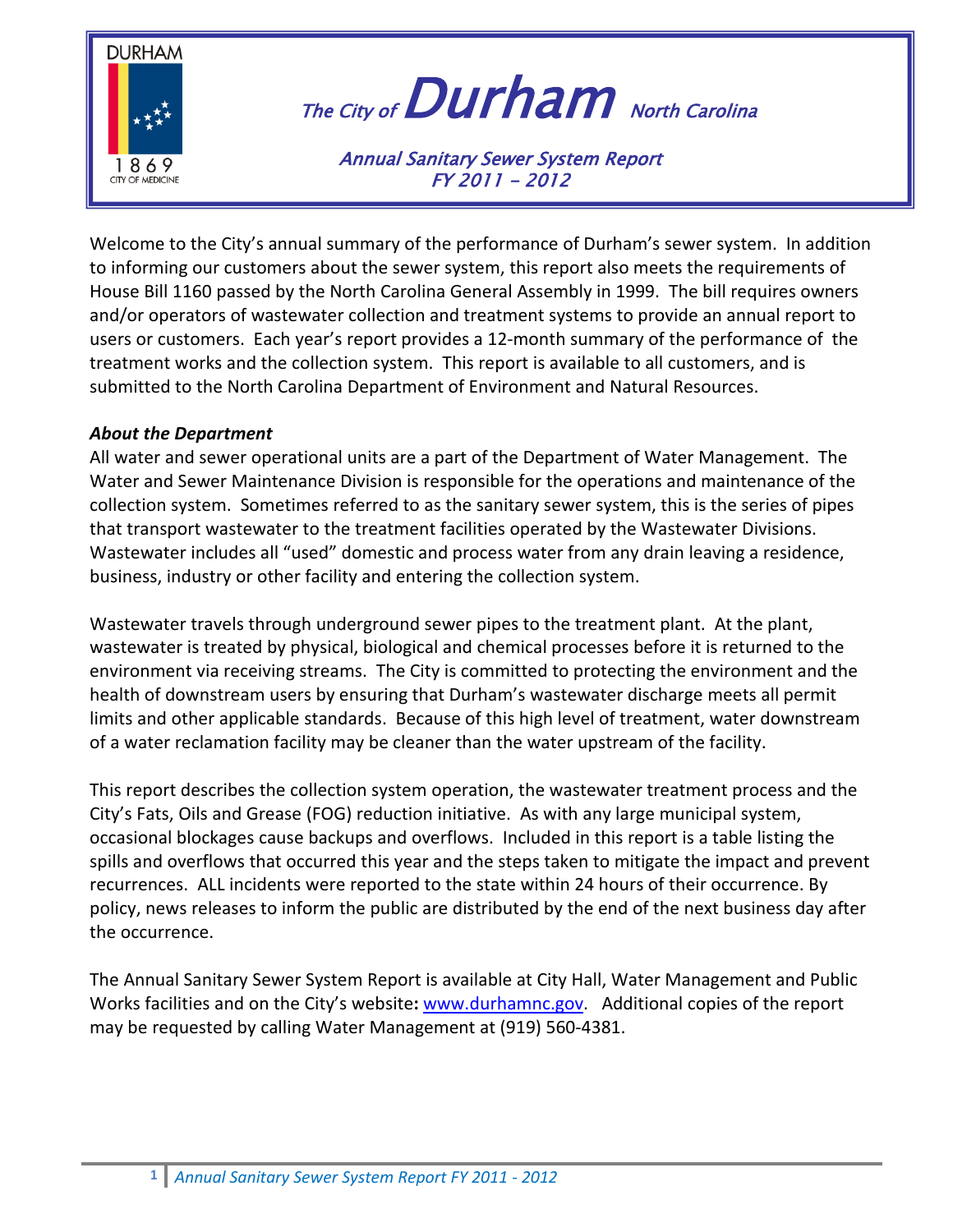| <b>Durham's Sewer System Facilities</b> |                          |                                     |                             |
|-----------------------------------------|--------------------------|-------------------------------------|-----------------------------|
|                                         | <b>Collection System</b> | <b>Water Reclamation Facilities</b> |                             |
| <b>Name of Facility</b>                 | <b>Operations Center</b> | North Durham Water                  | South Durham Water          |
|                                         |                          | <b>Reclamation Facility</b>         | <b>Reclamation Facility</b> |
| <b>Permit number</b>                    | <b>WQCS00005</b>         | NCO023841                           | <b>NCOO47597</b>            |
| <b>Address</b>                          | 1110 Martin Luther       | 1900 East Club Blvd.                | 6605 Farrington Rd.         |
|                                         | King Jr. Pky             |                                     |                             |
| <b>Operator in Responsible</b>          | <b>Steve Miller</b>      | John Dodson                         | <b>Charles Cocker</b>       |
| <b>Charge (ORC)</b>                     |                          |                                     |                             |
| <b>Phone number</b>                     | 919-560-4344             | 919-560-4384                        | 919-560-4386                |

### *Down the Drain! Where does it go?*

When wastes exit a home, business or industry via piping, the wastewater enters the collection system. These pipes carry wastewater away from homes, businesses, schools, hospitals and industries. The waste flows by gravity or may flow to lift stations located in strategic areas throughout the service area. Pumps in the lift stations do just that - they "lift" the wastewater to a higher elevation where it again flows by gravity, ultimately to one of the City's two water reclamation facilities. Sixty-two pump stations for the collection system are monitored and maintained by Plant Maintenance division staff.

Durham sits on a ridgeline that generally runs along Pettigrew Street and the railroad tracks. Wastewater on the north side of the ridgeline flows to the North Durham Water Reclamation Facility and after treatment is ultimately discharged into the Neuse River Basin. The South Durham Water Reclamation Facility receives wastewater that flows south of the ridgeline. After processing, the discharge flows into the Cape Fear Basin. Durham County owns and operates a third wastewater treatment plant that serves most of Research Triangle Park, Parkwood and a few other southern Durham neighborhoods. The Durham County sewer system report is posted at [www.co.durham.nc.us.](http://www.co.durham.nc.us/)

## *Collection System Performance*

City departments continue to use the Geographical Information System (GIS) mapping of the collection system which provides an accurate method of tracking both operations and maintenance activities. Approximately 1100 miles of the collection system are represented by GIS mapping. During this reporting period, Water and Sewer Maintenance crews and City contractors conducted numerous maintenance activities to clean and rehabilitate the collection system. These maintenance activities include lateral service, flushing, inspection (TV'd), mains replaced, and easements mowed. Maintenance crews repair/replace sewer services and respond to blockages.

### **Improper disposal of grease continues to be the number one cause of blockages in the sewer system***.*

City staff will continue to focus resources on repeat blockages and promote a maintenance campaign to alleviate the environmental and financial impacts of this problem. One major element of the program has been an extensive cleaning of problem areas of the system. The second major element of the program is the education, prevention and enforcement effort coordinated by the Department's Industrial Pretreatment Program (see page 4). Funding of infrastructure rehabilitation is a high priority of the department's Capitol Improvement Projects (CIP).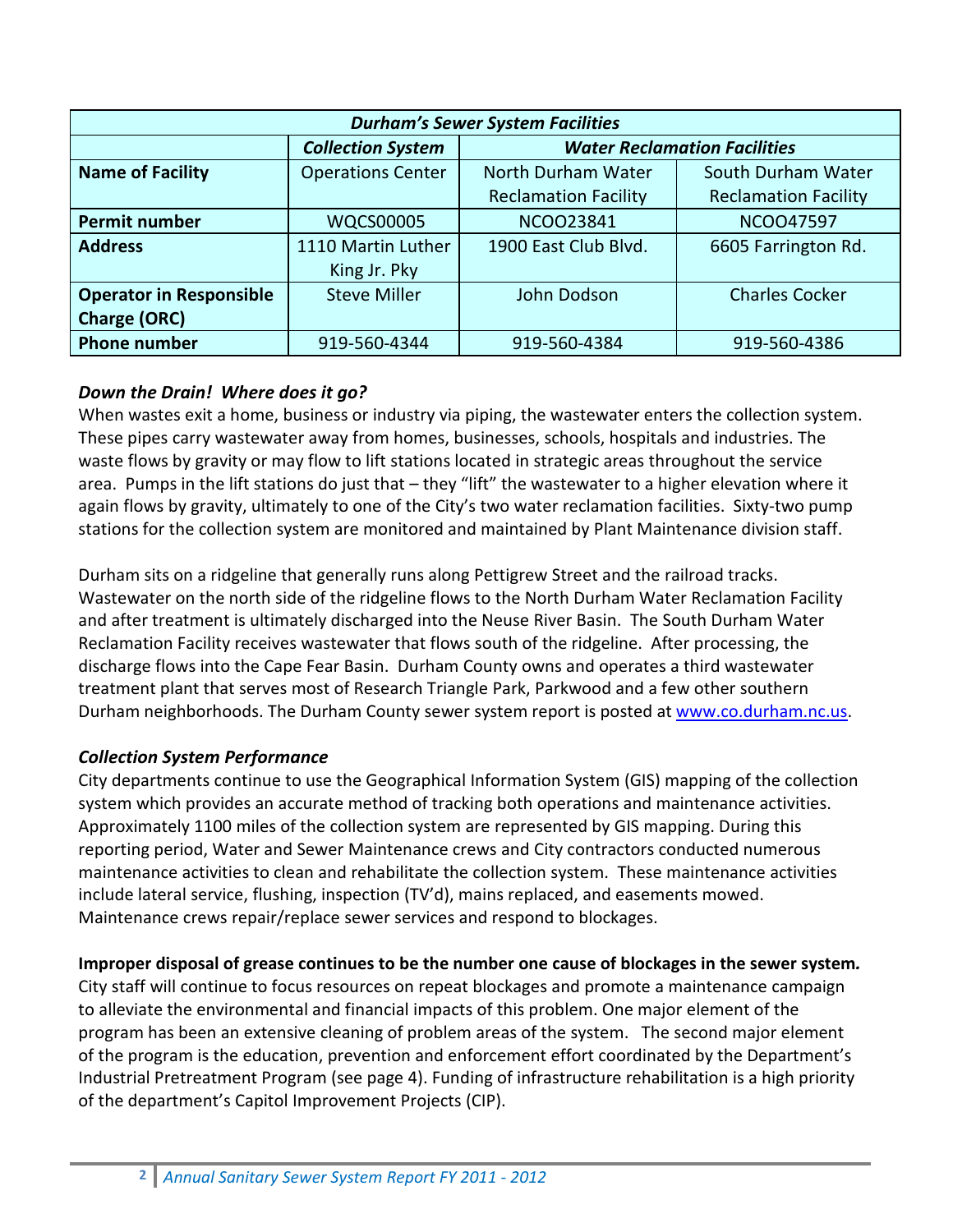#### *Water Reclamation Facility Plant Performance*

The City's two wastewater treatment facilities – North Durham and South Durham Water Reclamation Facilities (WRFs) - have the combined capacity to treat (or reclaim) 40 million gallons per day (MGD) of wastewater. During this reporting period, the average daily flow treated by the two plants was 17.65 MGD. The North Durham WRF completed the reporting time frame without any violations of NPDES permit limits or other regulations. However, in March of this year, the South Durham WRF failed its quarterly Whole Effluent Toxicity (WET) test, resulting in the issuance of a Notice of Violation. Subsequent testing conducted in April and May demonstrated a return to "pass" status for the test. The WET test measures the ability of microscopic water fleas (*Ceriodaphnia dubia*) to both survive and reproduce in the treatment plant's effluent (discharge). For both North and South Durham, the plant effluent makes up 99% of the stream flow at the discharge point. To date, staff has not been able to determine why this "fail" occurred after 20 years of consistent compliance with the WET testing requirements, but remain vigilant to prevent future occurrences.

In late 2011, a sixth aeration tank and new ultraviolet disinfection system were placed online at the North Durham WRF to provide increased reliability for the plant process and enhanced disinfection of the plant's effluent. Other facility improvements nearing completion include the replacement of the existing bar screens and addition of a grit washer. This equipment allows staff to produce a drier, less odorous material that can be disposed of more economically. Nutrient analyzer has been installed at the aeration basins to enhance process optimization opportunities.

This equipment upgrade has created a safer environment and saved considerable operations time. The covers keep sunlight from encouraging the growth of algae on the weirs; no algae growth equals no time-consuming cleaning. Also, reduced algae growth equals reduced energy costs through reduced filter backwash times.

To prepare for nutrient reduction requirements of the Falls and Jordan Lakes rules, Water Management staff completed a master planning process to identify construction and operations needs for both water reclamation facilities. Phased upgrades will provide a higher level of treatment and improve process reliability.





**North Durham WRF on E. Club Blvd. South Durham WRF on Farrington Road**

The City's certified Water and Wastewater Laboratory is co-located with the South Durham WRF Operations Division at the Farrington Road site. An expansion and upgrade to the Control Building is scheduled to begin soon. Included in the project are office improvements for the Industrial Waste